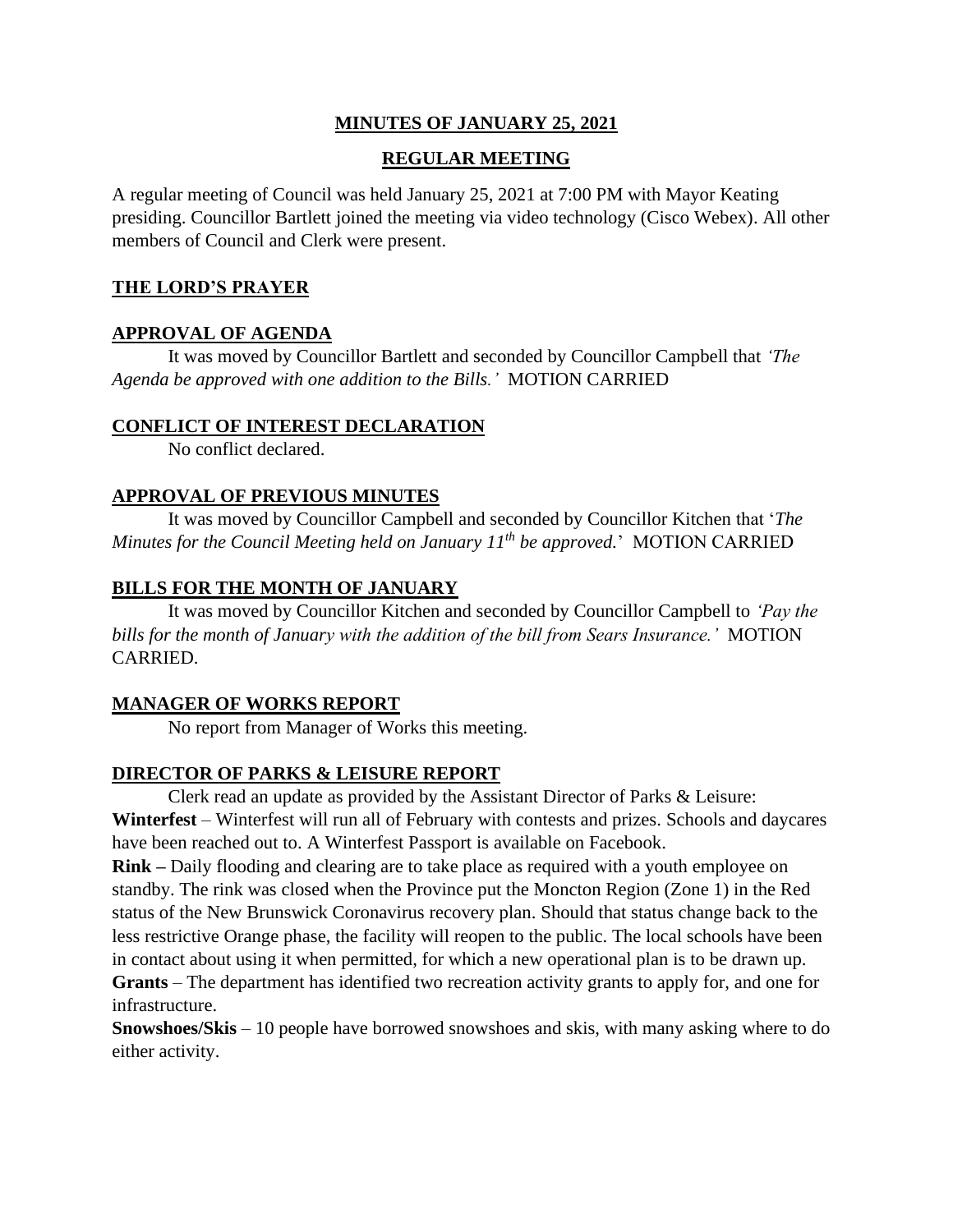#### **NEW BUSINESS**

#### Rezoning request - 3132 Main St. (Community Use to Village Centre)

Lori Bickford, Planner with Southeast Regional Service Commission, joined the meeting to inform Council that a rezoning has been applied for by Dwayne and Gisele Mann concerning their property at 3132 Main Street in Salisbury. They are requesting that the zoning for 3132 Main Street be changed from Community Use to Village Centre. The Manns wish to operate a retail store in the former Masonic Temple building. Their plan is to use both floors of the building, encompassing 1,000 square feet on each floor, for the sale of vintage and collectable items. The current zoning does not allow for this use, as the Community Use zoning is generally used for institutions, non-profit organizations, and churches. However, the Village Centre designation, which is the common zoning in this downtown area, does permit such use. This rezoning request, should it ultimately be approved, would not require a change to the General Future Land-Use Map, but would require amendments to the Zoning By-Law and Zoning map. Lori Bickford explained that if Council was interested in entertaining this rezoning request, it would be required to pass a resolution to launch the public engagement process, including the advertising, and seek the views of the regional Planning Review and Adjustment Committee (PRAC).

One question was asked by Councillor Bartlett – was there enough parking in that location for such a venture? Lori Bickford answered yes, there was enough room for six angled parking spaces.

The following was moved by Councillor Campbell and seconded by Councillor Bartlett:

'*WHEREAS Council has considered an application from Dwayne & Gisele Mann to amend By-law No 51, The Village of Salisbury Zoning By-law by rezoning the property known as PID 00816280 (3132 Main Street Salisbury) from Community Use to Village Centre; BE IT RESOLVED that the Council of the Village of Salisbury directs that the appropriate by-law be prepared to amend the Zoning By-law as it pertains to the above noted rezoning; that the proposed by-law be referred to the Southeast Planning Review and Adjustment Committee for their views; that the notice of intention requirements of the Community Planning Act be fulfilled with respect to the proposed amendments, and sets the regular Council meeting of February 22nd, 2021, in the Council Chambers at the Village Office, 56 Douglas Street, Salisbury, N.B. or as a virtual meeting at 7:00 pm as the date, time and place for the Public Hearing of consideration of objections to the proposed by-law.'* MOTION CARRIED

#### FCM Asset Management Funding, Phase 2

Staff and Crandall Engineering have reviewed the Village's readiness scale. Crandall was previously approved to prepare the application for Phase 2 Municipal Asset Management Funding through the Federation of Canadian Municipalities. The municipal portion of the cost will be covered by federal Gas Tax funding. A resolution from Council is required.

It was moved by Councillor Kitchen and seconded by Councillor Campbell that '*Be it resolved that Council directs staff to apply for a grant opportunity from the Federation of Canadian Municipalities' Municipal Asset Management Program – Phase 2 for the Village of Salisbury.*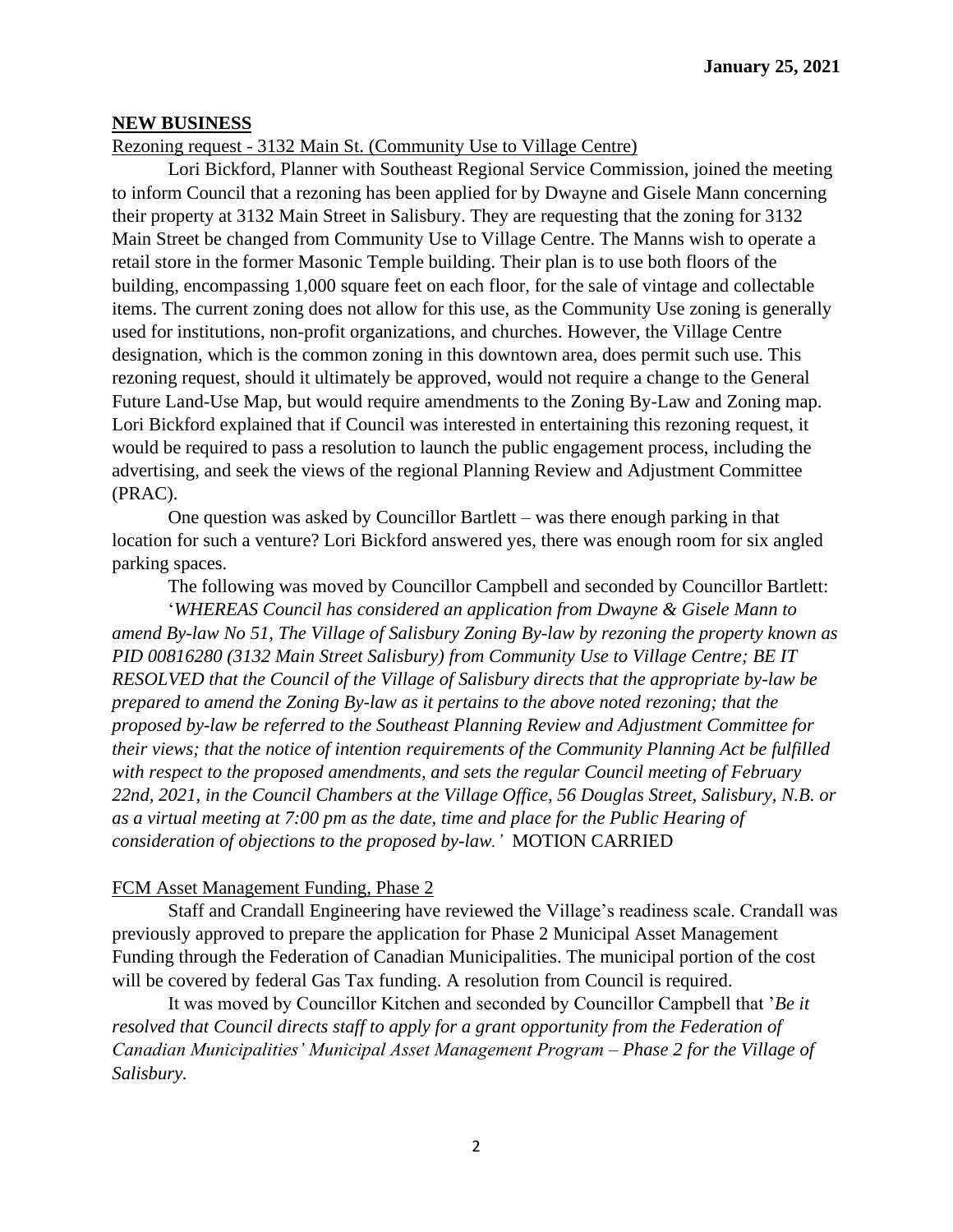*Be it therefore resolved that the Municipality commits to conducting the following activities in its proposed project submitted to the Federation of Canadian Municipalities' Municipal Asset Management Program to advance our asset management program:*

*- Inventory and Performance Measures*

*- Risk Assessment*

*- Strategy and Financial Planning*

*Be it further resolved that the Municipality commits \$12,500.00 (Net HST) from its budget toward the costs of this initiative, and proceed with the application for Federation of Canadian Municipalities' (FCM) Municipal Asset Management Program to help with funding for sustainable management of our infrastructure through asset management practices.'*  MOTION CARRIED

#### **PETER CORBYN / AFFORDABLE HOUSING**

Joining the meeting at this time was Peter Corbyn of Hanwell presenting in his role as a consultant on the topic of affordable housing for small communities in New Brunswick. His experience in Nackawic saw him consult for the municipality and partner with a newly created company called Atlantic Garden Homes in the construction of what he described as garden homes for seniors looking to downsize and rent. This has led him to branch out to other communities interested in having more options for affordable housing, citing Minto and Stanley.

It was explained to Council that the key issues in such a development of affordable housing in this matter are: demand, available land, the finances of such a development, and its design. The involvement of Peter Corbyn and Atlantic Garden Homes is also dependent on the involvement of locally-based contractors and property owners/landlords, as well as the possibility of municipal involvement to some degree, noting that in his experience municipal involvement varies from community to community.

Mayor and Council will discuss the matter further, and thanked Peter Corbyn for his presentation.

#### **BUSINESS ARISING FROM MINUTES**

#### Erosion

Nothing new to report regarding riverbank erosion mitigation project.

#### HR Services

Clerk presented final draft of Employee Manual to councillors for their approval, noting it had undergone a final grammatical editing.

It was moved by Councillor Campbell and seconded by Councillor Kitchen that '*The Village of Salisbury adopt the Employee Manual, dated January 2021.'* MOTION CARRIED

#### Railway Trestle (Bridge)

Nothing new to report.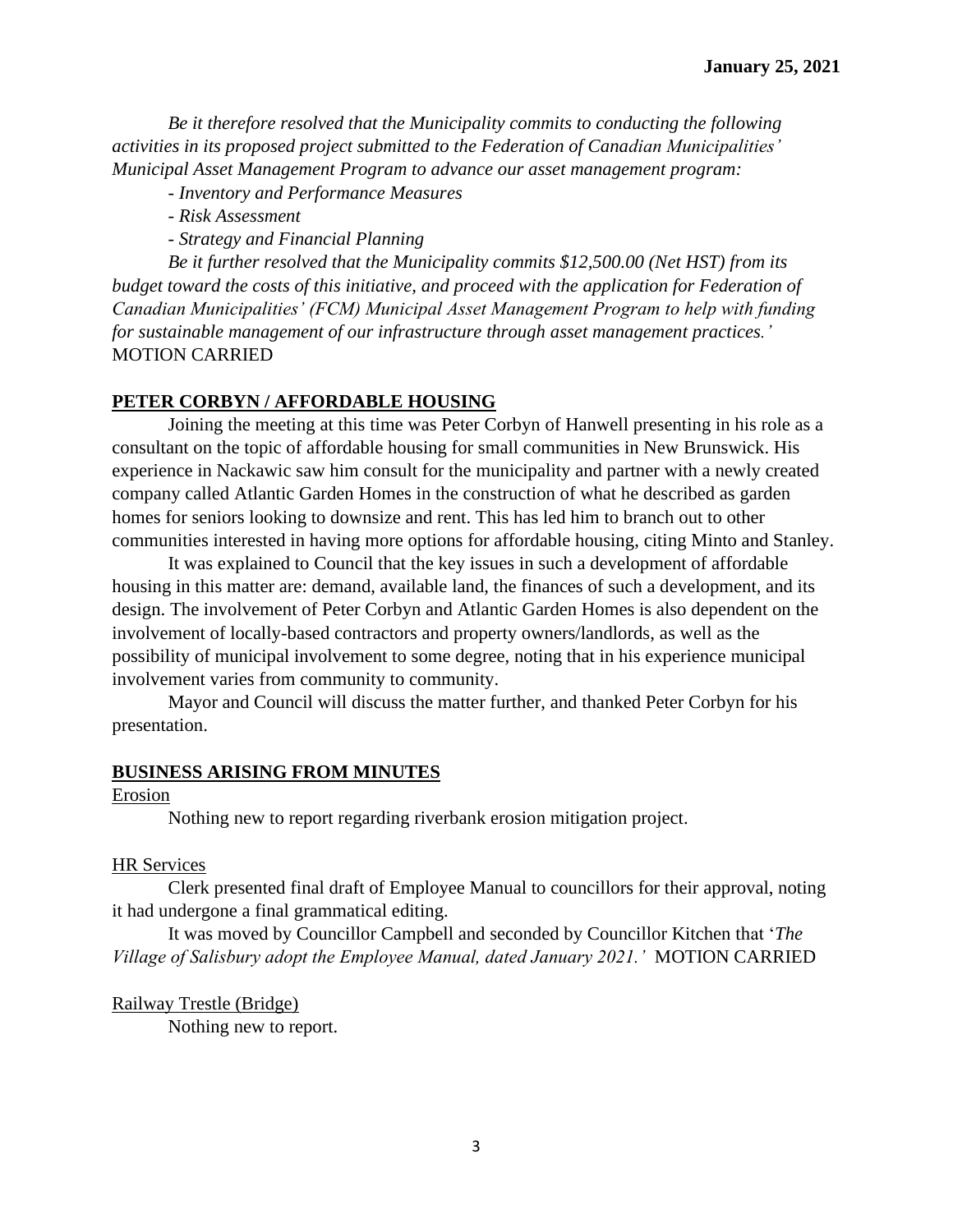## Municipal Plan & Zoning By-Law Review

Signed and returned by the Minister, the Municipal Plan and Zoning By-Law have now been sent to the Provincial Registry Office for formal registration, after which they will officially take effect.

#### **CORRESPONDENCE**

## **The following items were discussed by accommodated and remaining correspondence placed on file:**

Moncton Southeast Regional Service Commission – Lori Bickford, Planner – Rezoning request, 3132 Main St. (Community Use to Village Centre)

This was the preliminary staff report from Southeast Regional Service Commission Planner Lori Bickford concerning the rezoning request for 3132 Main Street, as was discussed earlier this meeting.

#### Joyce MacDonald, CBDC Salisbury Representative – Thank You card

The Village of Salisbury's board representative at Community Business Development Corporation (CBDC) Westmorland Albert, Joyce MacDonald, sent a thank you card for the Christmas card and honourariam received from Council for 2020.

## **FIRE DEPARTMENT REPORT**

No report this meeting.

## **RCMP REPORT**

No report this meeting. Councillor Campbell noted that during the Red Phase of the Province's coronavirus recovery phase, the RCMP are not doing vulnerability and background checks. This has an impact on volunteerism and on the business community.

## **MAYOR'S REPORT**

 $HR - On January 14<sup>th</sup>$ , attended Council workshop for final edit of Human Resources/Employee Manual.

Department Rebranding – For years, there has been the perception that Parks & Leisure maintains parks and playgrounds for the Village. Such was never the intent of the department, as the responsibility for maintaining parks and playgrounds has always been part of the Department of Works and Maintenance portfolio. A consultant has recommended a rebranding of the departments to help clarify municipal responsibilities. A new name will be finalized soon for the Department of Parks & Leisure, taking place to clarify the department's mandate going forward. This will coincide with the hiring of a new department director.

# **COUNCILLORS' REPORTS**

## **Councillor Kitchen**

 $HR - On January 14<sup>th</sup>$ , attended Council workshop for final edit of Human Resources/Employee Manual.